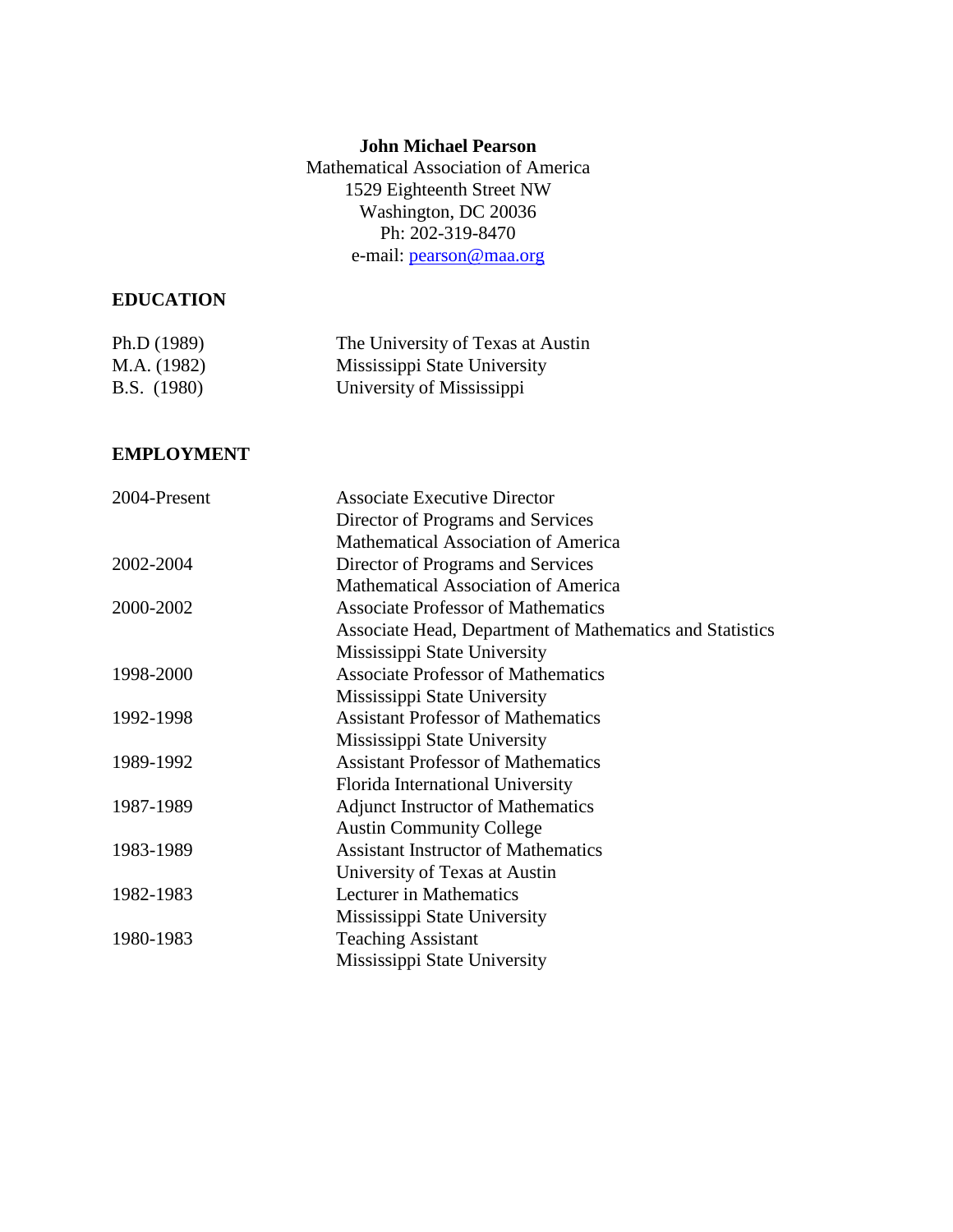#### **RESEARCH PUBLICATIONS**

- "A Hypercontractive Estimate for the Heat Semigroup on  $P^2$ ," *Michigan Mathematics Journal* 37 (1990), 439-446.
- "Best Constants in Sobolev Inequalities for Ultraspherical Polynomials," *Archive for Rational Mechanics and Analysis* 116 (1991), 361-374.
- "A Poincare Inequality for Entire Functions," *Proceedings of the American Mathematical Society* 118 (1993),1193-1197.
- "An elementary proof of Gross' logarithmic Sobolev inequality," *Bulletin of the London Mathematical Society* 25 (1993), 463-466.
- "A logarithmic Sobolev inequality on the real line," *Proceedings of the American Mathematical Society* 125 (1997), no. 11, 3339-3345.
- "On sharp Sobolev embedding and the logarithmic Sobolev inequality," with W. Beckner, *Bulletin of the London Mathematical Society* 30 (1998), 80-84.
- "Extremals for a class of convolution inequalities," *Houston Journal of Mathematics* 25 (1999), 43-54.

#### **SELECTED PUBLICATIONS/PRESENTATIONS WHILE AT MAA**

- "The Vanishing Line Between High School and College Mathematics," FOCUS **24** (1), p. 6-8, January 2004.
- "Technology in the Classroom," in *Leading the Mathematical Sciences Department: A Resource for Chairs*, MAA Notes #64, Math. Assoc. of America, Washington, DC, 2004.
- "National Research Experiences for Undergraduates Program," with William Hawkins and Robert Megginson, in *Proceedings of the Conference on Promoting Undergraduate Research in Mathematics*, ed. Joe Gallian, AMS, Providence, RI (2007).
- "Professional Development, or, Leave Me Alone, I'm Busy," Opening presentation, Faculty Development Workshop, U.S. Military Academy, West Point, NY, April 11-13, 2007.
- "Beyond e-mail: Using Web-based Tools for Collaborative Work," panel discussion at MathFest, August 2007 (co-organizer with Ivars Peterson).
- "Re-invigorating the Undergraduate Program in the Mathematical Sciences," presented at the meetings of the American Mathematical Society Committee on Education in October 2007 and the Conference Board of the Mathematical Sciences in December 2007.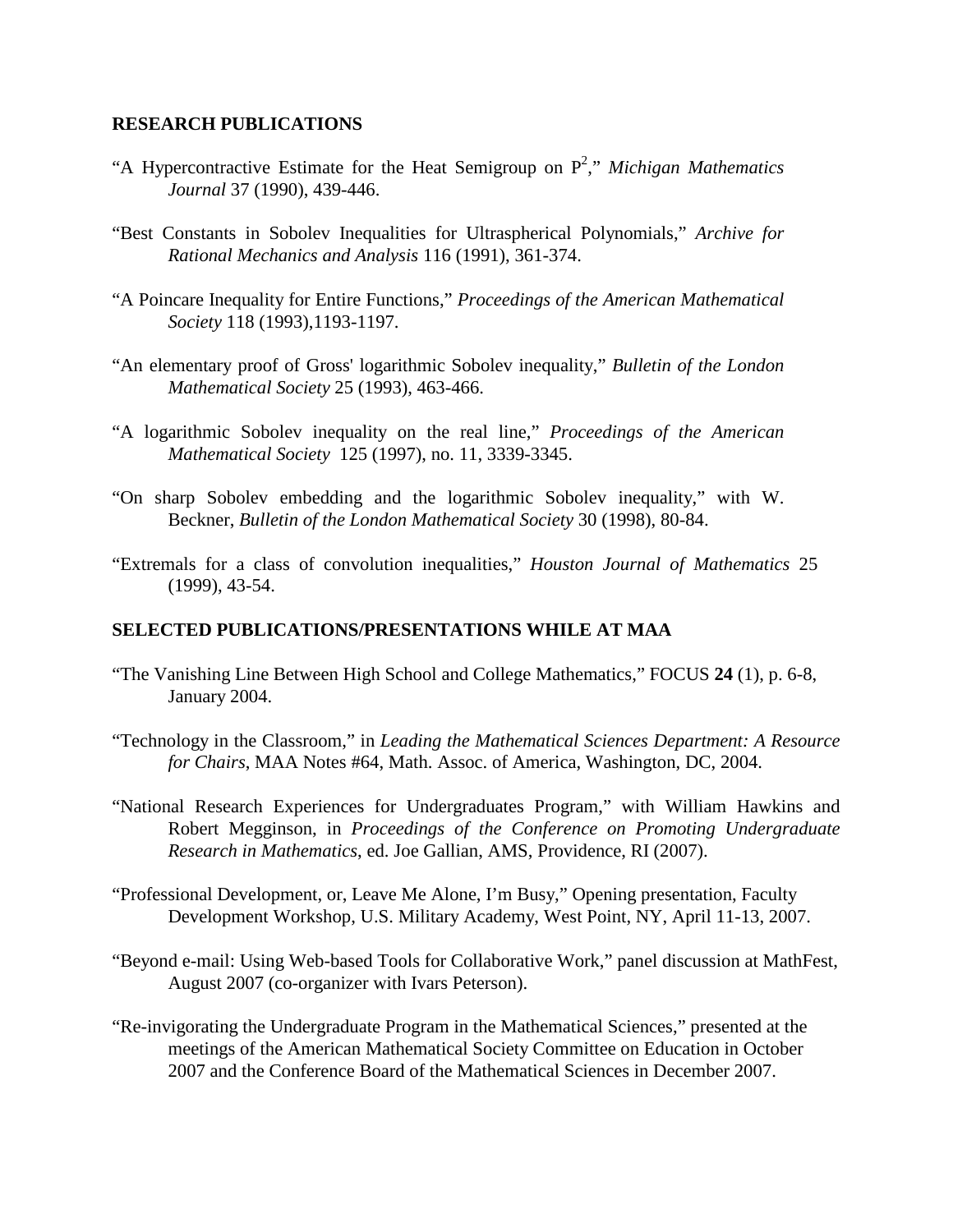- "Defining Scholarship in Science and Mathematics: Challenges and Opportunities," panel at 2008 AAC&U Annual Meeting, January 2008.
- "Undergraduate STEM Education: How Much Transformation Can We Stand?" presented at University of Memphis STEMinar, February 2011.

# **GRANT ACTIVITY AT MAA**

- Principal Investigator for PRofessional Enhancement Program (PREP), funded in January 2004, a five-year grant of approximately \$1,120,000.00, and again in 2009 for an additional five years and \$1,200,000 by NSF-DUE to support faculty development workshops. See [www.maa.org/prep.](http://www.maa.org/prep)
- I serve as staff contact/facilitator for a number of MAA grants. My role is to participate in writing grant proposals, oversee grant financial management and provide programmatic guidance to the project directors. An overview of the MAA grant management process is online: [www.maa.org/ABOUTMAA/handbook/PI-Manual-Feb07.html.](http://www.maa.org/ABOUTMAA/handbook/PI-Manual-Feb07.html)
	- Characteristics of Successful Programs in College Calculus, funded in August 2009, a five-year grant of \$2 million to identify practices that contribute to retaining qualified students in the mathematics pipeline. See [www.maa.org/cspcc.](http://www.maa.org/cspcc)
	- WeBWorK: Improving Student Success in Mathematics, funded in August 2009, a fiveyear grant of \$1.2 million to continue development of the web-based homework system WeBWorK, develop hosting models, and expand the community of users and developers. See [webwork.maa.org.](http://webwork.maa.org/)
	- Regional Undergraduate Mathematics Conferences, funded in March 2003 and again in September 2006, two three-year grants totalling approximately \$600,000. A third grant, for five years and \$600,000, was funded beginning in June 2009. See [www.maa.org/ugconf.](http://www.maa.org/ugconf)
	- Preparing Mathematicians to Educate Teachers (PMET), funded in January 2003, a fouryear grant of approximately \$3 million to help college and university mathematics faculty increase the quality of training for future teachers. See [www.maa.org/pmet.](http://www.maa.org/pmet)
	- Supporting Assessment in Undergraduate Mathematics (SAUM), funded in 2001 for three years (with a one-year extension granted for 2005), approximately \$500,000.00. See [www.maa.org/saum.](http://www.maa.org/saum)
	- (Information on additional projects administered by my office is available at [www.maa.org/subpage\\_3.html.](http://www.maa.org/subpage_3.html))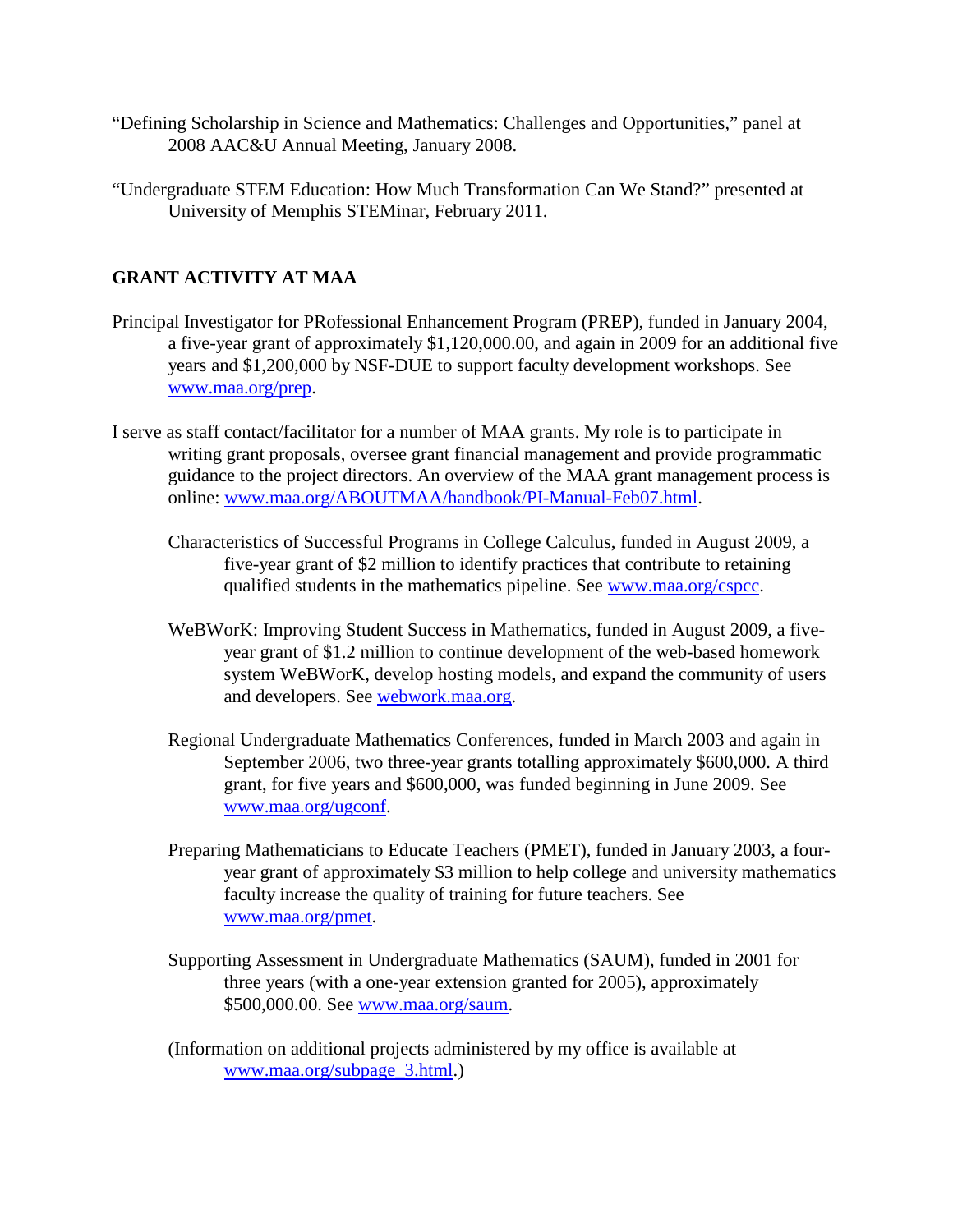# **SELECTED TALKS PRIOR TO JOINING MAA**

"Logarithmic Sobolev inequalities as limits," The University of Texas at Austin, January 1993.

"Hypercontractive estimates for diffusion semigroups," University of Southern Mississippi Scientific Computing Seminar, Stennis Space Center, January 1993.

"Limiting cases of Sobolev inequalities," University of Mississippi, November 1997.

# **PAPERS PRESENTED AT PROFESSIONAL MEETINGS PRIOR TO JOINING MAA**

- "Best constants in Sobolev inequalities for ultraspherical polynomials," 1990 Joint Mathematics Meetings, Louisville, KY, January 1990.
- "Zeros of orthogonal polynomials and numerical integration," 1990 MAA Gold Coast Sectional, West Palm Beach, FL, November 1990.
- "Hardy's inequality and control of constants in convolution inequalities," 1991 Auburn Miniconference in Harmonic Analysis, Auburn, AL, June 1991.
- "Duality and sharp constants in Sobolev inequalities," 1991 MAA Gold Coast Sectional, Miami, FL, November 1991.
- "Hypercontractive estimates for a class of probability measures," 1993 Joint Mathematical Meetings, San Antonio, Texas, January 1993.
- "Newton's Method and analytic functions," 1993 MAA LA-MS Sectional, Biloxi, MS, March 1993.
- "A Logarithmic Sobolev inequality on the real line," 1995 Miniconference on Harmonic Analysis and Related areas, Auburn University, Auburn, AL, December 1995.
- "A Logarithmic Sobolev inequality on the real line," 1996 Joint Mathematics Meetings, Orlando, FL, January 1996.
- "Extremals for a class of convolution inequalities," 1996 Miniconference on Harmonic Analysis and Related areas, Auburn University, Auburn, AL, November 1996.
- " $L^p$  logarithmic Sobolev inequalities," 1998 Joint Mathematics Meetings, Baltimore, MD, January 1998.

# **PROFESSIONAL SERVICE AND ACTIVITIES AT FLORIDA INTERNATIONAL**

Co-organizer, Special Session on Geometric Fourier Analysis, 1991 Joint Mathematics Meetings, San Francisco, CA, January 1991.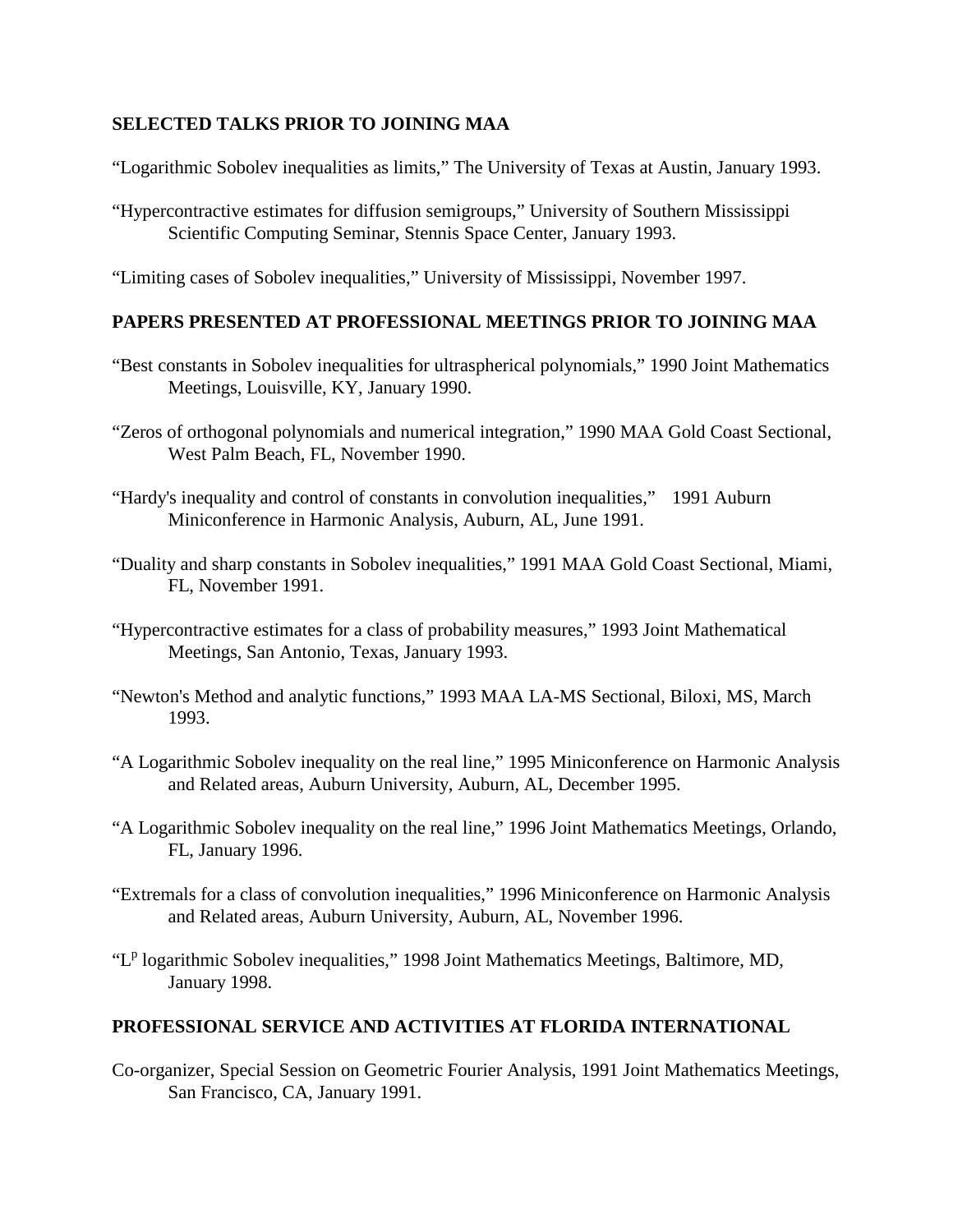Participant, NSF-sponsored Short Course in Fourier Analysis, Southern Illinois University, Carbondale, IL, March 1992.

### **PROFESSIONAL SERVICE AND ACTIVITIES AT MISSISSIPPI STATE**

- Local Host, NSF-sponsored workshop on calculus reform (Calculus in the Classroom: New Ideas, New Technologies.), May 1994.
- Program Chair, annual meeting of the Louisiana-Mississippi Section of the MAA, March 1995.
- Organizer, Panel discussion (Effective Methods for Teaching Mathematics), annual meeting of the Louisiana-Mississippi Section of the MAA, March 1995.
- Conducted In-service training session for mathematics and science faculty from the Mississippi School for Mathematics and Science on the use of computer algebra systems in the classroom, February 1996.
- Student Paper Committee for annual meeting of the Louisiana-Mississippi Section of the MAA, 1995-97, chair 1995, 1997.
- Presented overview of results of "Student Research Projects in Multivariate Calculus," at NSF-ILI Poster Session, Joint Mathematics Meetings, Baltimore, MD, January 1998.
- Member, Student Team Competition Committee for annual meeting of the Louisiana-Mississippi Section of the MAA, 1998-2000.
- Mississippi Vice Chair, Louisiana-Mississippi Section of the Mathematical Association of America, 1998-99.
- Editorial Committee Chair, Proceedings of Louisiana-Mississippi Section of the Mathematical Association of America, 2000, 2001.
- Senior College Vice President, Board of Directors of Mississippi Council of Teachers of Mathematics, 2000-01.

#### **Professional Reviewing**

Reviewer, Mathematical Reviews, 1992-2004 (approx. 3 papers reviewed per year)

#### **University and College Committees at MSU**

Member, Scholarship Committee, MSU College of Arts and Sciences, 1993-1996.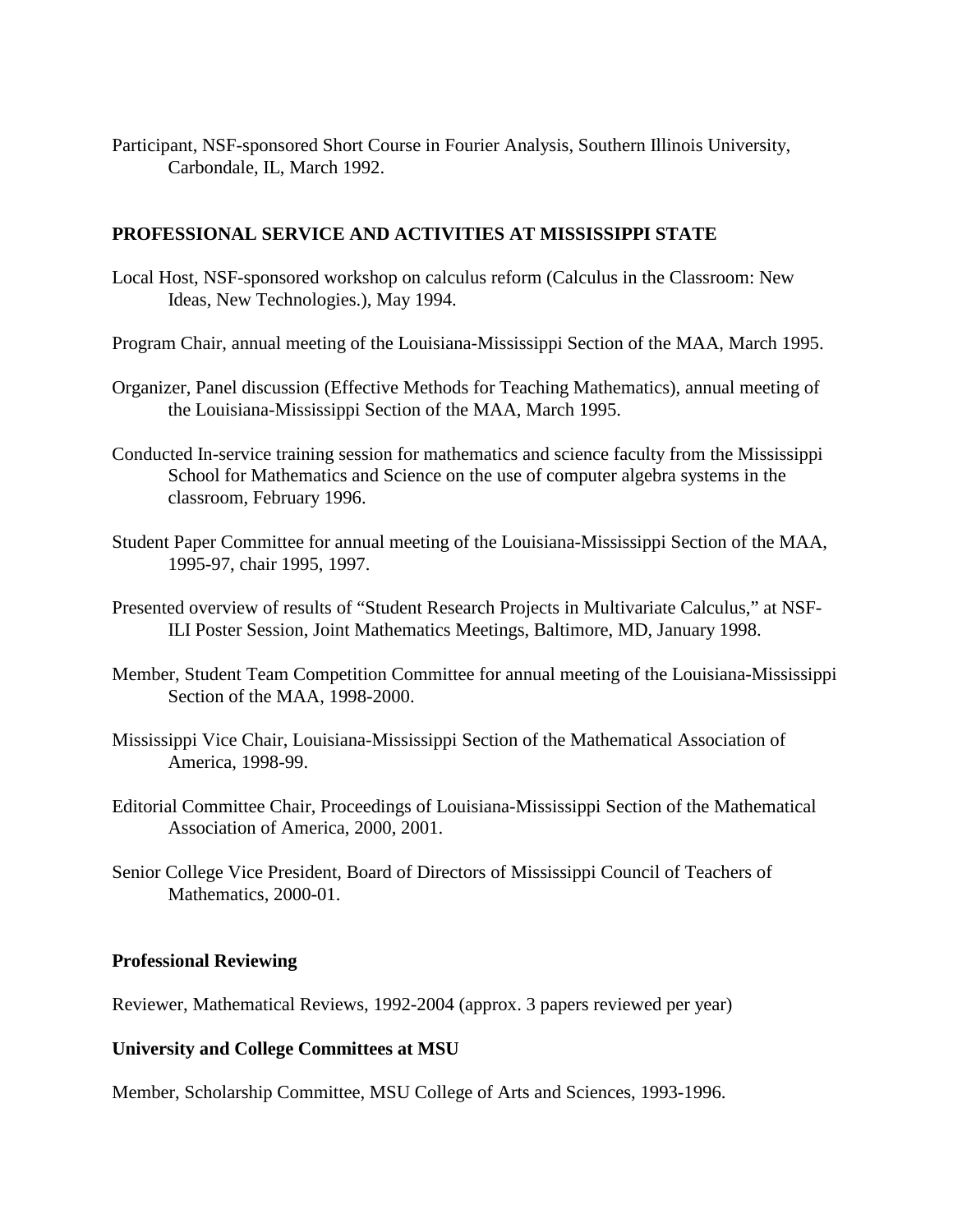Member, University Library Committee, 1994-2000.

Member, Distinguished External Scholarship Committee, 1997-2000.

#### **Departmental Committees at MSU**

Student Recruiting Committee, 1993-2002, chair 1998-2000.

Calculus Committee, 1992-93, 1998-2002.

Numerical Analysis Committee, 1992-95, 1997-2002.

Committee on Computing and Classroom Teaching, 1993-2002, chair 1998-2000.

Library Committee, 1994-2000; chair 1994-95.

MA 1463, 1613 and 1623 (Finite Math and Business Calculus) Committee, 1996-97.

MAA Department Liaison, 1996-2001.

Web Page Committee, 1998-2002; chair, 1999-2002.

Undergraduate Curriculum Committee, 1998-2001.

Promotion and Tenure Committee, 2000-2001.

Scholarship Committee, 2000-02.

#### **GRANTS AT MSU**

NSF Matching Funds for LCD Projection Panel (1992, Funded, approx. \$600.00)

NSF Calculus Reform Workshop (1994, Funded, approx. \$10,000.00)

NSF ILI Proposal (1994, coinvestigator, Funded 1995, \$50,000.00)

Hearin Computational Initiative Pilot Study (1998, coinvestigator, Funded, \$126,100.00)

Hearin Computational Initiative: Calculus On Line (web site for calculus resources) (1999, coinvestigator, funded approx. \$20,000)

NSF CCLI-A&I Proposal (2000, coinvestigator, funded beginning 2001, approx. \$200,000)